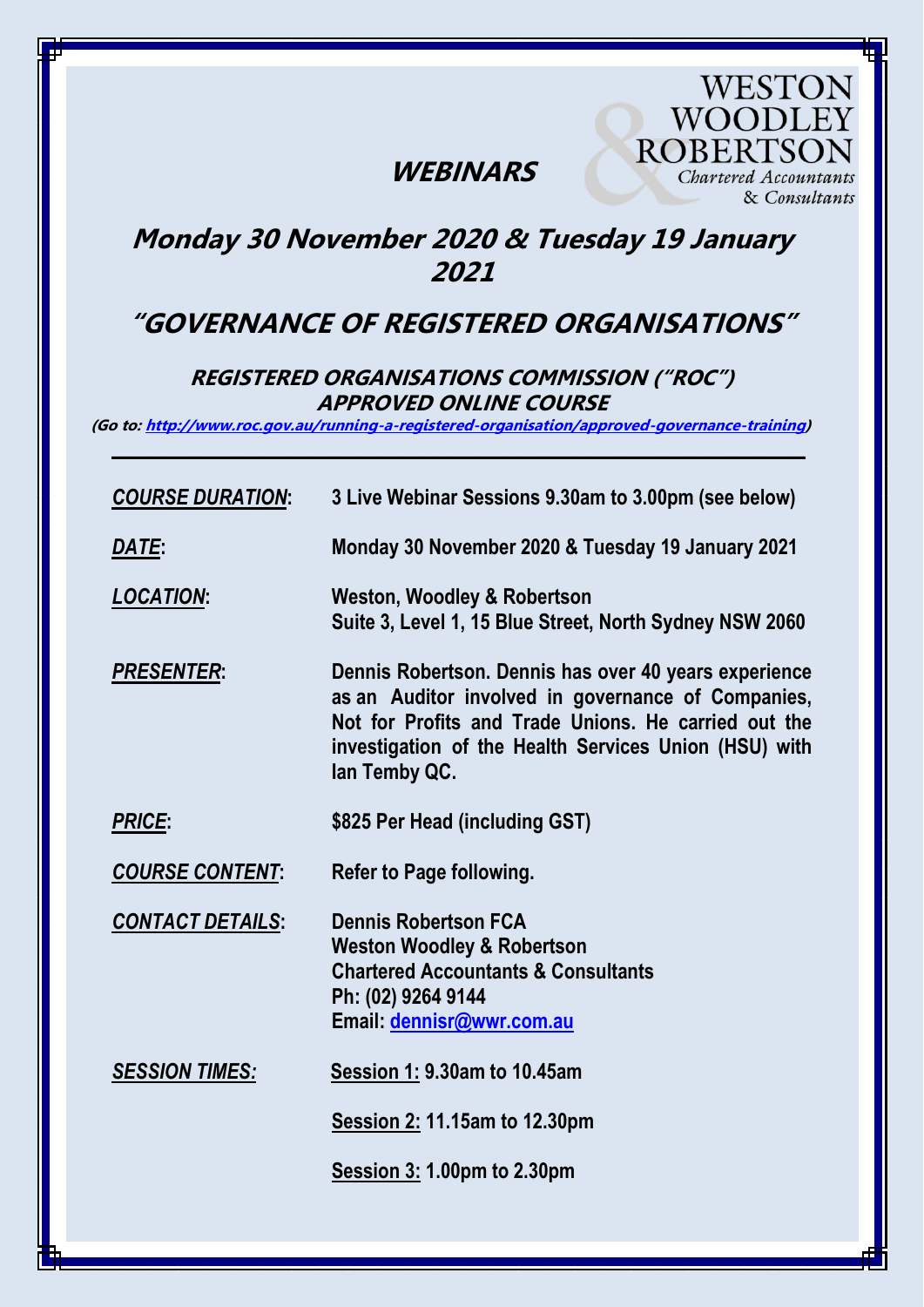## **"GOVERNANCE OF REGISTERED ORGANISATIONS" OVERVIEW OF PRESENTATION**

- **1. Introduction; What is Governance?**
- **2. Some lessons from Temby/Robertson HSU Investigation.**
- **3. Role of Organisation's Council (or "Controlling Body").**
- **4. Role & Obligations of Councillors/Officers.**
- **5. Statutory Obligations of Councillors/Officers.**
- **6. Conflicts of Interest.**
- **7. Financial Terms Discussion.**
- **8. Financial Reporting Requirements.**
- **9. What is "Governance"? (Performance, Compliance & Internal Controls).**
- **10. Understanding Finance Reports and Disclosures.**
- **11. Case Studies.**
- **12. Role of your Auditors.**
- **13. Some Good Governance Practices and Some War Stories.**
- **14. Conduct at Board and Council Meetings.**
- **15. Q & A and Appraisal Test**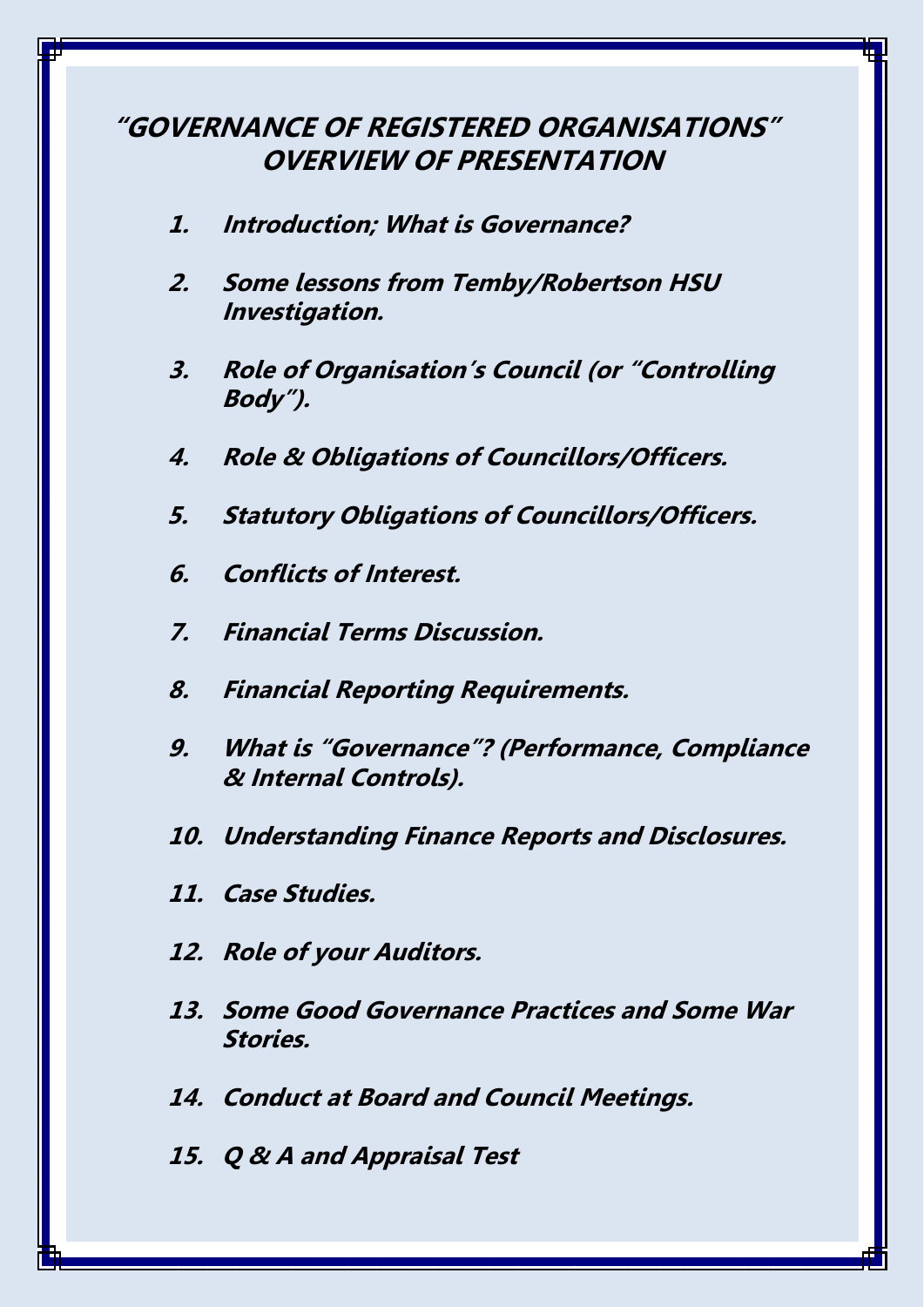# Dennis Robertson, FCA



### **BIOGRAPHY**

Dennis is a Sydney based Chartered Accountant, having been admitted in 1973.

Dennis has over 40 years professional experience in audit, taxation and business services. Dennis commenced with this firm in 1968, served as a Partner from 1973 to 2010 and is now a consultant to the firm.

Dennis has served in the following capacities:-

- Chairman of GMN International from 2002 to 2004. GMN is a leading international Accounting Affiliation.
- Member of the NSW Bar Association's Senior Counsel Selection Committee (2013 and 2014).
- Director of CanAssist (Regional Cancer Support Network) (1985 to 2014).
- Director of Endometriosis Australia Ltd (2013 to Current).

Dennis has a long history of service to the Institute of Chartered Accountants, having served on the NSW State Council and various committees. He was a member of the Disciplinary and Appeals Tribunals for over 20 years and was a member of the National Audit Advisory Committee from 2003 to 2010. Dennis was awarded the Institute of Chartered Accountants' Meritorious Service Award in 2003.

### **GOVERNANCE TRAINING**

- Dennis' long and successful audit career coupled with his Directorship of 3 charities and a private school, established his expertise in corporate governance.
- Dennis presents 2 governance courses:
	- Governance of Charities & Not For Profits
		- Governance of Registered Organisations (Employer organisations & Federal Trade Unions registered with the Fair Work Commission).